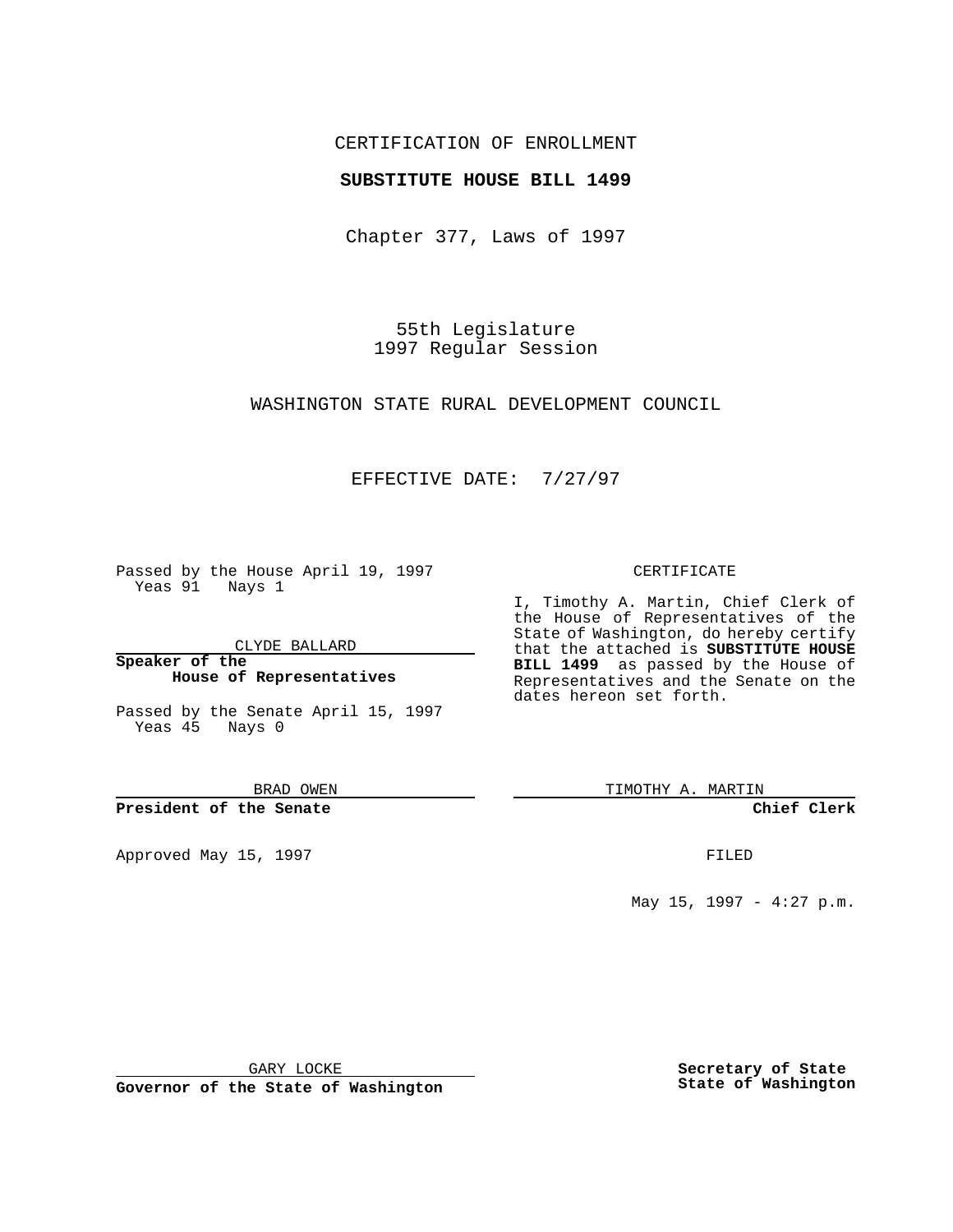## **SUBSTITUTE HOUSE BILL 1499** \_\_\_\_\_\_\_\_\_\_\_\_\_\_\_\_\_\_\_\_\_\_\_\_\_\_\_\_\_\_\_\_\_\_\_\_\_\_\_\_\_\_\_\_\_\_\_

\_\_\_\_\_\_\_\_\_\_\_\_\_\_\_\_\_\_\_\_\_\_\_\_\_\_\_\_\_\_\_\_\_\_\_\_\_\_\_\_\_\_\_\_\_\_\_

Passed Legislature - 1997 Regular Session

AS AMENDED BY THE SENATE

# **State of Washington 55th Legislature 1997 Regular Session**

**By** House Committee on Trade & Economic Development (originally sponsored by Representatives Schoesler, Sheahan, Doumit, Morris, Tokuda, Kessler, Scott and Dickerson; by request of Department of Community, Trade, and Economic Development)

Read first time 02/27/97.

1 AN ACT Relating to a rural development council; adding new sections 2 to chapter 43.31 RCW; and providing an expiration date.

3 BE IT ENACTED BY THE LEGISLATURE OF THE STATE OF WASHINGTON:

4 NEW SECTION. **Sec. 1.** A new section is added to chapter 43.31 RCW 5 to read as follows:

 (1) The Washington state rural development council is established and governed by an executive committee consisting of eleven members, appointed by the governor. The members will include representatives from the following categories: Business; natural resources; 10 agriculture; environment; economic development; education; health; human services; counties; cities; and tribal governments.

 (2) New members of the executive committee are appointed for terms of three years from the current membership list of the rural development council, as much as possible. Committee members should be people who either live, work, or provide direct services in rural areas. Committee membership must consist of no less than ninety percent of the members living in a rural area. As a transition strategy for the council, four representatives (business, counties, health, agriculture) will be appointed in 1997, four (human services,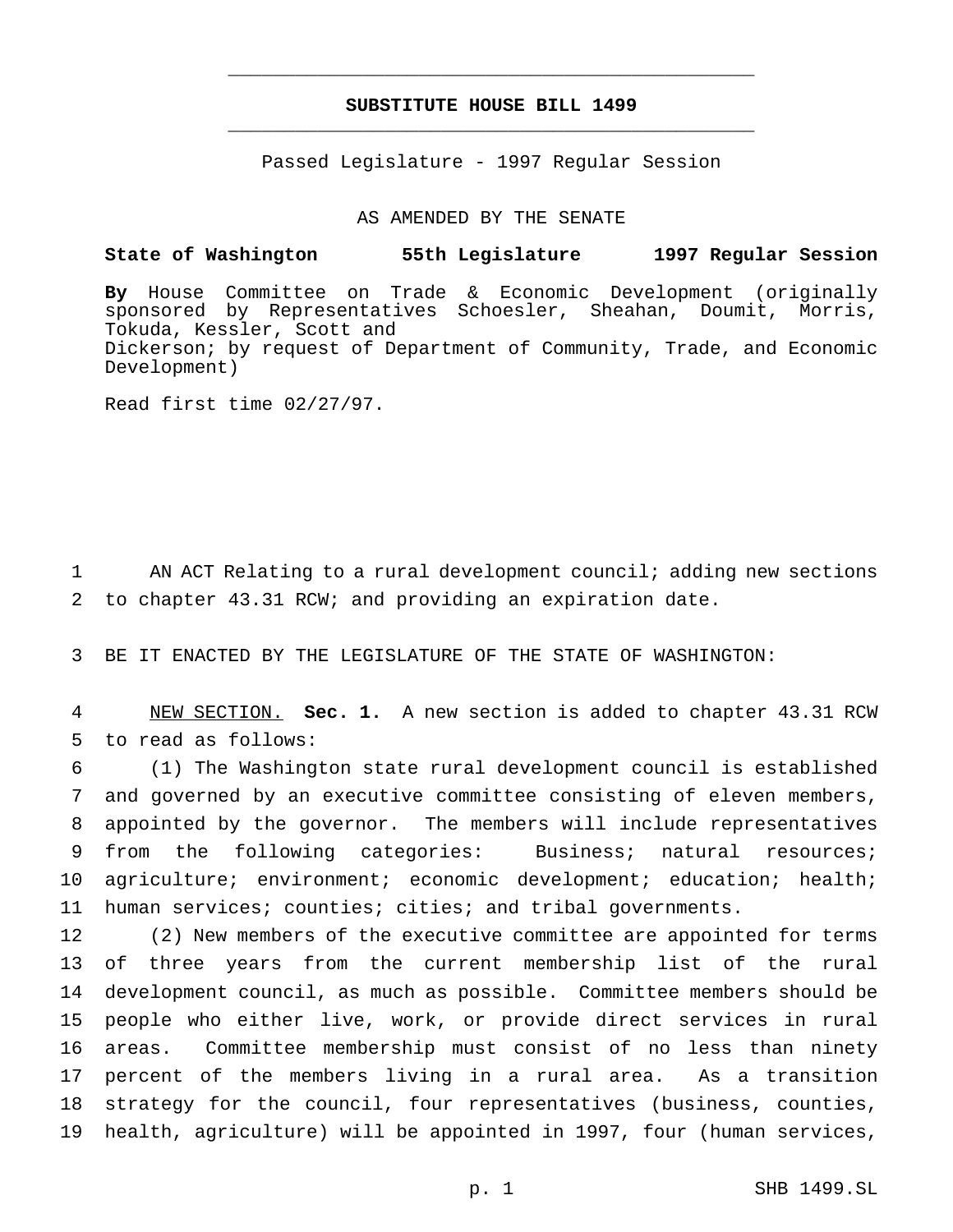natural resources, cities, environment) in 1998, and three (economic development, tribal government, education) in 1999. The new council will be fully formed in 1999.

 (3) The governor may make appointments from a list of candidates generated by the executive committee. The executive committee shall generate a list of at least three but not more than six candidates from recommendations from state-wide associations. The list of candidates for the county representative shall be generated by the Washington state association of counties. The list of candidates for the city representative shall be generated by the association of Washington cities. In making appointments, the governor shall consider an equitable geographic distribution.

 (4) Members of the Washington state rural development council shall receive no compensation for their services, but shall be eligible to receive reimbursement for travel expenses as provided in RCW 43.03.050 and 43.03.060.

 (5) The department of community, trade, and economic development may provide staff support, administrative assistance, and office space to the council as available.

 (6) The Washington state rural development council executive committee is authorized to establish operating procedures, policies, and bylaws, and appoint committees. In addition, the executive committee is responsible for hiring, evaluating, and if necessary, firing the execute director according to state policies and rules.

 (7) The Washington state rural development council is directed to: Inform legislators, the governor's office, state agencies, and federal 27 agencies about the rural perspective on community development issues; identify and in some cases develop recommended improvements to existing resource delivery systems; and serve as a liaison or intermediary between rural communities and public and private resource providers. The council's mission is to improve the delivery and accessibility of public and private resources to meet the needs of rural communities.

 NEW SECTION. **Sec. 2.** A new section is added to chapter 43.31 RCW to read as follows:

 The legislature encourages state agencies to contribute financially to the rural development council. In addition to the United States department of agriculture and the state department of community, trade, and economic development, all state agencies, federal agencies, and